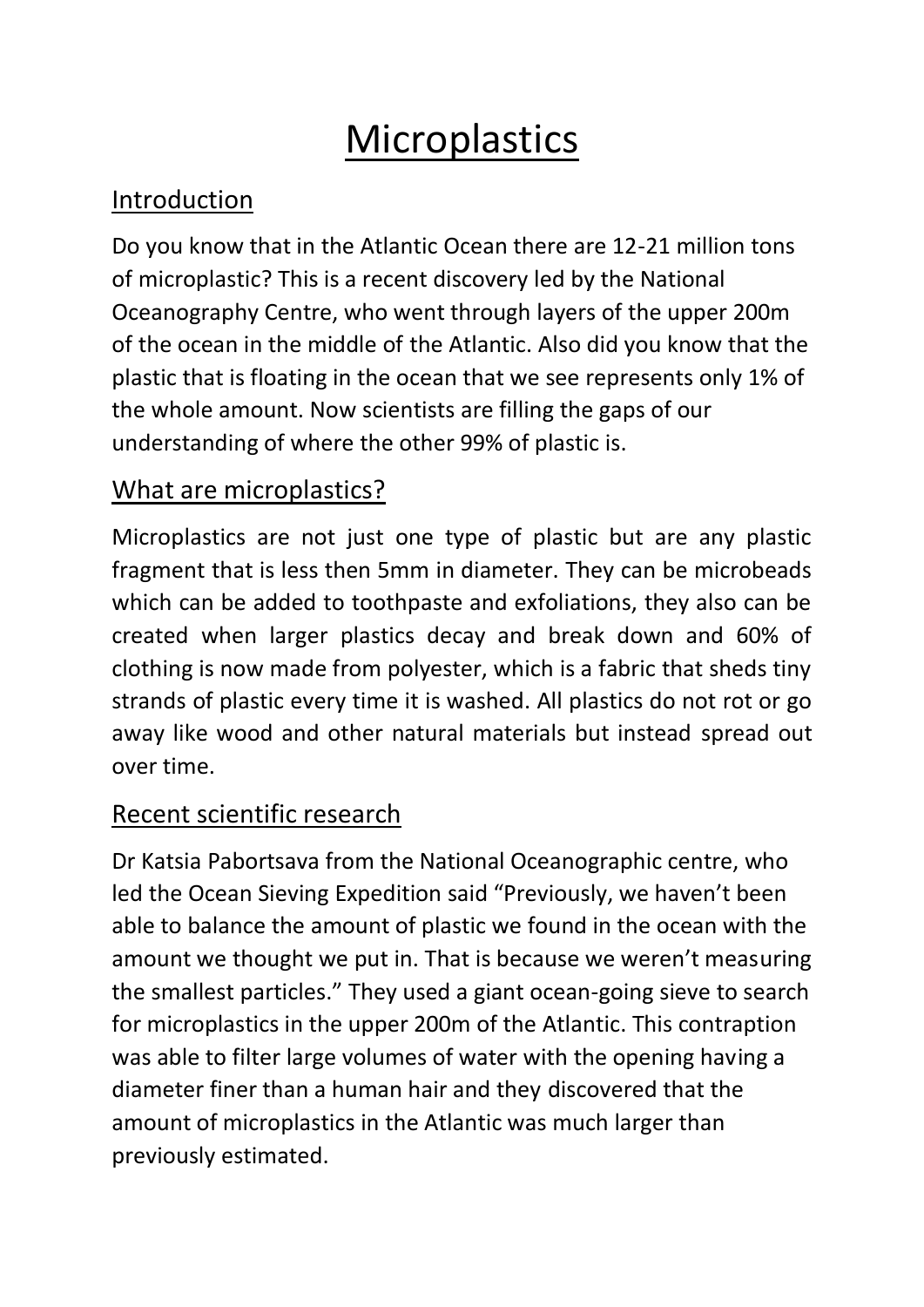In addition, Dr Ian Kane from Manchester University got an international team together to find out where the other 99% of plastic was. What they did was examine large chunks of the seabed near Italy and found out that microplastics were a hotspot where there are sediment mounds. There are ocean currents that transport microplastics to the same places where fragile ecosystems depend on fresh oxygen and nutrients to survive. When the ocean currents deposit sediment it is like underwater sand dunes. Their analysis showed 1.9 million plastic fragments per square metre at the bottom of the ocean.

#### How does this effect marine life?

The plastic we can see is already affecting marine life because the marine animals are ingesting or getting tangled up in the plastic. But what about microplastics which we cannot see because they are extremely tiny. In the ethical consumer magazine, an article on microfibers, states that microplastics "clog up marine organisms intestinal tracts, supress their hunger by making them feel full and cause infertility and they also damage corals ( one of the most effective protections of the effects of climate warming )."